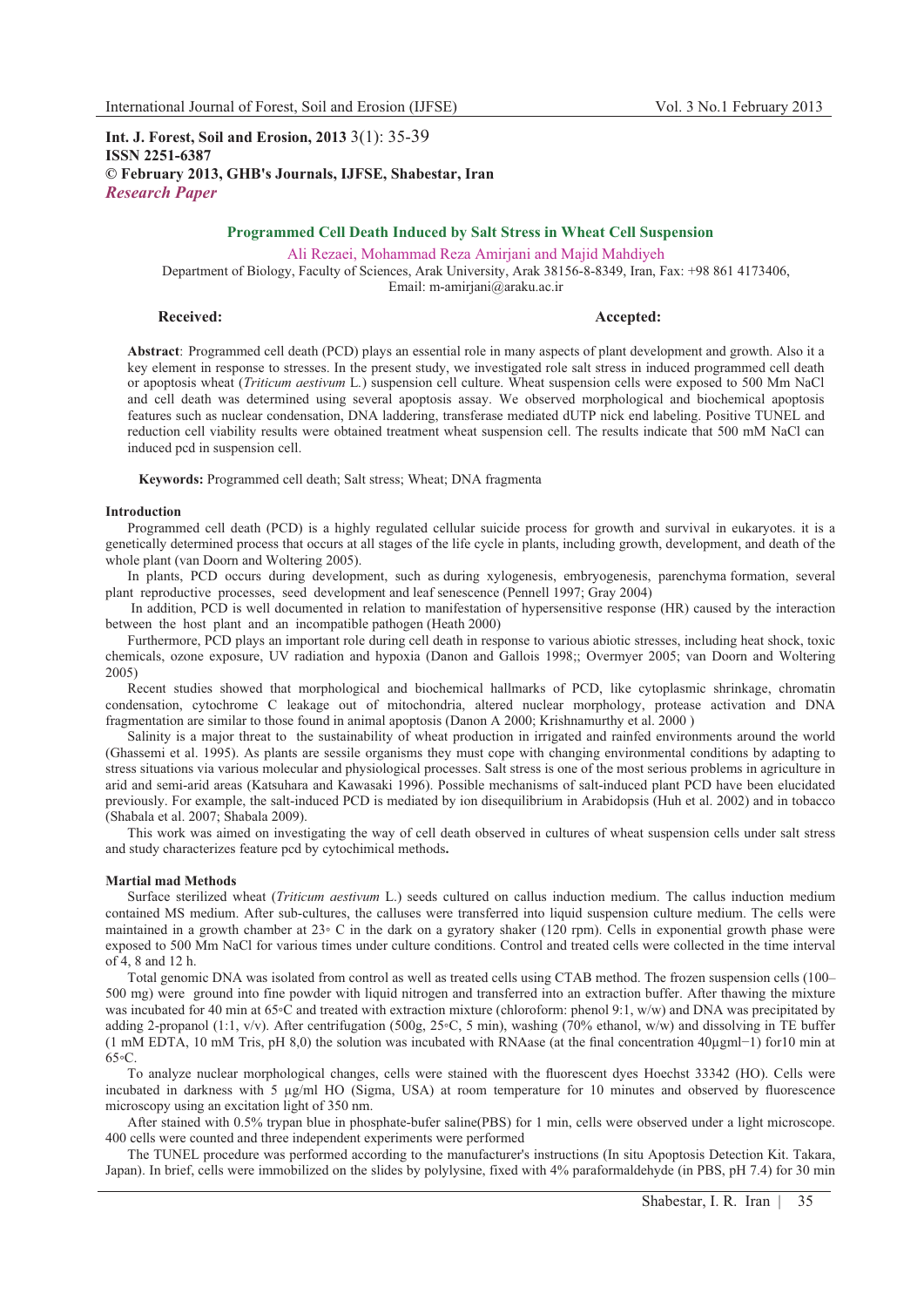at room temperature. Slides were rinsed with PBS (pH 7.4), and then incubated in permeabilization solution for 2 min on ice. After rinsed twice with PBS (pH 7.4), 50 μl TUNEL reaction mixture was added and incubated for 1 h at 37-C. Apply Anti-FITC

HRP Conjugate at 37<sup>°</sup> for 30 min. and wash with PBS 3 times. After coloring with DAB at room temperature for 10 min. terminate the reaction by washing with distilled water Stain the cells with 3 % methyl green. Mount and detect with a light microscope.

## **Results**

## **DNA laddering**

Cleavage of genomic DNA during apoptotic PCD is realized in two subsequent steps; an early cleavage into high molecular weight fragments (in sizes consistent with chromatin loop domains) and, later, an intense fragmentation, usually forming oligonucleosomal fragments (Brotner et al., 1995), which can be detected by DNA electrophoresis. Therefore, DNA laddering patterns were visualized on agarose gels. Control cells did not show DNA fragmentation while The DNA isolated from treated cells revealed DNA ladders consisting of multiples of 180 bp. DNA laddering occurs after 4 h treatment, and became more significant after 12 h treatment (Fig. 1).



**Figure 1.** DNA laddering in wheat suspension cells. wheat (*Triticum aestivum* L*.*) suspension cells were treated with 500 mmol/L NaCl for 12 hours. Lane M, marker; lane 1, control, lan 2-4 cells stressed with 500 mmol/L for 4 h, 8 h and 12 h, respectively.

#### **Nucleus Morphological changes during salt stress**

One of the characteristics of apoptosis is the occurrence of morphological changes to the nucleus. In order to determine whether nuclear changes Hoechst staining were used and the morphology of nuclei of control and treated cells was compared. Result showed that control cells had a normal nuclear morphology while in treated cells the nuclei were smaller and showed chromatin condensation and DNA fragmentation (Fig 2). Also were observed early morphological features of PCD such as early cytoplasm shrinkage and nuclear condensation in 4 and 8 hours after treatment. In 12 after treatment cells showed fragmented nuclei in which the formed bodies connected by DNA-containing threads, with the remaining nucleus. These results show that salt-induced cell death in wheat cell suspension is accompanied by morphological changes to the nuclei that are characteristic of animal apoptosis. These changes included chromatin condensation, nucleolar architecture, resembling those observed during apoptosis induction in animal as well as human cells, described.

## **TUNEL-positive nuclei**

*In situ* excessive DNA fragmentation can be visualized in cells by TUNEL reaction (TdT-mediated dUTP nick-end labelling. The TUNEL-positive cells were found in cell cultures treated with 500Mm NaCl and TUNEL signals, detected in salt stressed cells , provided further evidence for the onset of PCD. Treated cells indicated nucleus with brown in color (TUNEL-positive while the nucleus of control cells remain green in color (TUNEL-negative). As expected no evidence of DNA fragmentation was observed in control cells and the number of nuclei with evidence of DNA fragmentation increased in relation to the duration of salt stress (Fig 3).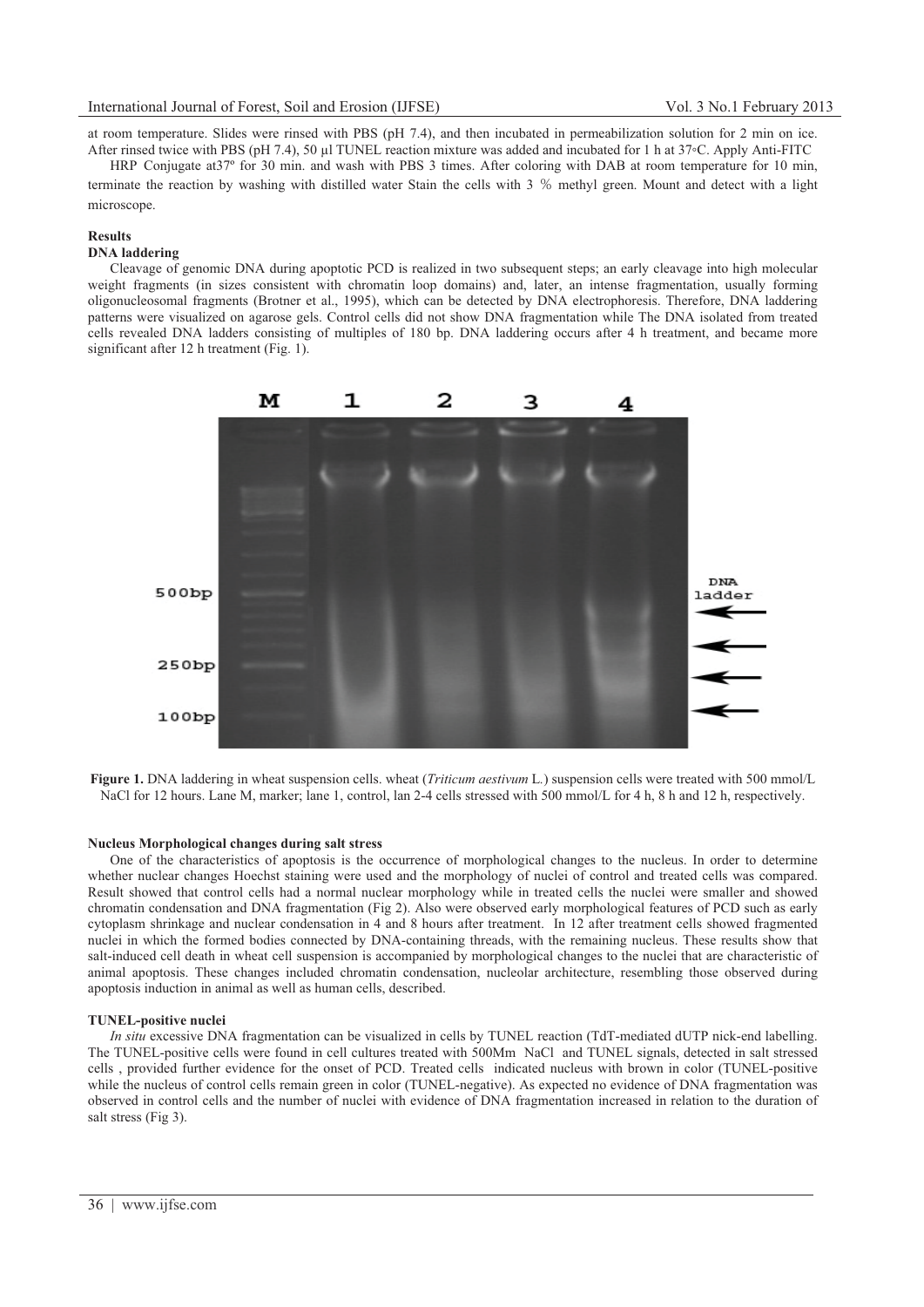



**Figure 2.** Morphological changes in wheat suspension cells. A: non-treated control cells. B:cells treated with 500 mmol/L NaCl for 4 hours. Cells from both treatments and control were stained with HO342.



**Figure 3.** TUNEL assay of wheat suspension cells. A: non-treated control cells. B:cells treated with 500 mmol/L NaCl for 4 hours. Note the presence of TUNEL-positive nuclei indicated by brown color and TUNEL negative nuclei indicated by green color.

## **Effect of salt stress on viability wheat suspension cell**

As it is shown in Fig. 1, the exposure of wheat cell suspension to 500Mm NaCl for 0–12 h resulted cell viability reduction compared with control cells. The maximum of the viability cell number was recorded in control cells. Compared with control cells, treated cells showed strong reduction in viability. An increase in the number of dead cells was first detected after 4 h of treatment cell. Showed that cell death at 4 and 8 h after salt treatment was about 1.5- and 2-fold that of control cells, cell viability decreased with time of treatment: within12 h after the treatment 88% cells are dead (Fig 4).

### **Conclusion and Discussion**

Cultured cells have frequently been used to study PCD successfully (McCabe and Pennell 1996) .

Cell death triggered by biotic and abiotic stresses in plants can be classified as PCD or necrosis. There are several indications that plants employ a form of PCD similar to apoptosis, the most common form of PCD in animals that is defined by a distinct set of morphological and biochemical features such cell shrinkage, chromatin condensation (Steller 1995; McCabe and Pennell 1996; van Doorn and Woltering 2005). The presence of genomic DNA fragmentation, a hallmark of apoptosis, has been reported in various plant systems (Orzaez and Granell 1997; Wang 1999; De Jong et al. 2000).

Recently, several studies revealed that upon exposure to NaCl , some species of plant suspension cultures undergo PCD. reported that 300 mM NaCl induced a rapid decrease in cell viability and ultrastructural changes and DNA integrity, cytoplasmic shrinkage and chromatin condensation, DNA laddering in Thellungiella halophila suspension culture (Wang et al. 2010) . Also they observed The Cyt c release observed in cells treated with severe salt stress is consistent with the hypothesis that the molecular mechanism of apoptosis execution in plants and animals is evolutionarily conserved (Stein and Hansen 1999) . In 2006 Lin et al. were evaluated effect salt stress on pcd (Lin et al. 2006). Result of them work were showed that treatment of tobacco protoplasts with NaCl could effectively induce PCD caused a reduction in the mitochondrial membrane potential and increased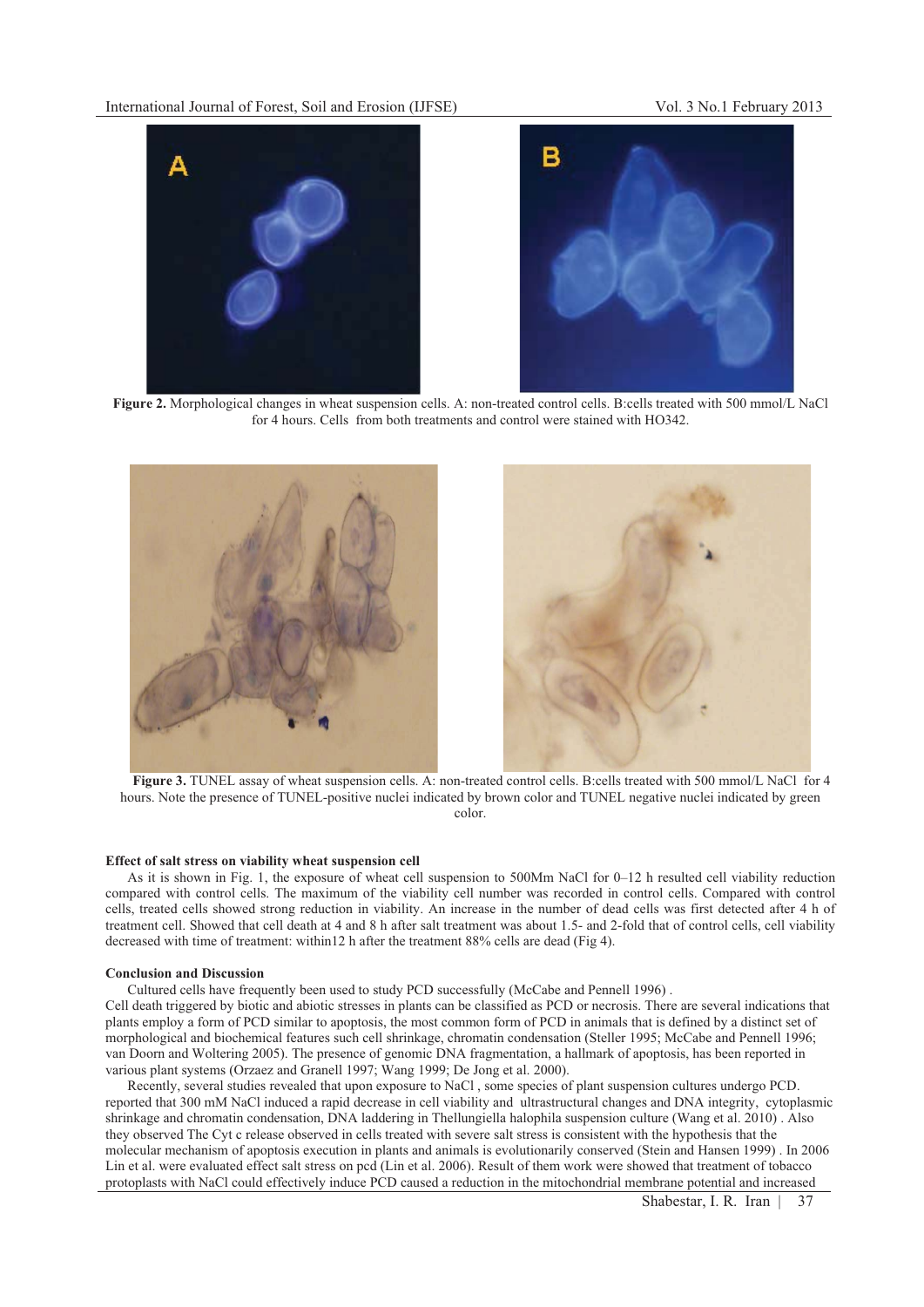ROS accumulation. We investigated DNA fragmentation by two methods using the TUNEL reaction and gel electrophoresis. After 4 h treatment cells showed DNA fragmentation the 180-bp DNA ladder increases in intensity with time. This observation indicates that plasma membrane alteration is an early indicator of cells undergoing DNA fragmentation since it occurs prior to the detection of DNA strand breaks by the TUNEL reaction. Cleavage of genomic DNA into small fragments is a hallmark of PCD in plant. DNA fragmentation due to endonuclease activity is very categorically established in apoptotic animal cells. Almost all the reports of the presence of endonucleases in plant systems are either indirect or indefinite with reference to their role in fragmenting DNA .in other study chromatin condensation and DNA strand breaks, which are considered the hallmarks of PCD, were observed in BY-2 suspension cultures treated with 150 μM CdCl<sub>2</sub>. also induction of a 180-bp DNA ladder has been described in several plant species(Williams and Dickman 2008)



**Figure 4.** Effects of 500 mmol/L NaCl on viability of wheat suspension cells. Cell viability was assayed tripan blue staining at 0, 4, 8 and 12 h after treatment.

Morphologically, PCD, known as apoptosis, is generally characterized by a subset of changes such as chromatin and cytoplasm condensation (Vaux and Korsmeyer 1999) . Little is known about apoptosis in plants including the morphological changes(Danon et al. 2000) . Although some accumulating evidence suggests that some features of plant apoptosis such as nuclear disintegration and chromatin condensation triggered endogenously or environmentally are similar to those in animals (Vaux and Korsmeyer 1999; Danon et al. 2000). all major hallmarks of apoptosis following the treatment of wheat suspension cells were observed. Nuclei reported characteristic marks of chromatin condensation and degradation nucleus. Similar results were obtained experimentally in tobacco suspension cultures treated with 150 uM CdCl<sub>2</sub>. PCD induced by EIX or staurosporine in *N. tabacum* cell suspension also cytoplasm shrinkage and nuclear condensation were observed. De Jong et al (2000) the main morphological features of apoptosis find in suspension cells Tomato (*Lycopersicon esculentum* Mill.) treatment with inducers of apoptosis in mammalian cells (De Jong et al. 2000). Those results showed that proteolysis plays a crucial role in apoptosis in plants.

Our results suggest that the cell death observed under salt stress wheat suspension cells characteristics of PCD. In our work for induce pcd we use concentration 500 Mm NaCl. Treatment of wheat suspension cells with concentration 500 Mm NaCl during 12 hours induces changes in nuclear morphology and internucleosomal DNA cleavage. We have showed which It morphological and functional similarities between plant and animal PCD.

### **Acknowledgment**

This work was financially supported by the research department of Arak University, grant No. 89/7684.

### **Reference**

Danon, A., V. Delorme, N. Mailhac and P. Gallois (2000). Plant programmed cell death: A common way to die. *Plant Physiology and Biochemistry.* 38(9): 647-655.

Danon, A. and P. Gallois (1998). UV-C radiation induces apoptotic-like changes in Arabidopsis thaliana. *FEBS Letters.* 437(1): 131-136.

De Jong, A., H. FA, Y. ET, M. E and W. EJ. (2000). Chemical-induced apoptotic cell death in tomato cells: involvement of caspase-like proteases. *Planta.* 211: 656–662.

Ghassemi, F., A. J. Jakerman and H. A. Nix (1995). Salinisation of Land and Water Resources. Human Causes, Extent, Management and Case Studies. *CAB International, Wallingford, UK*: 526.

Gray, J. (2004). Paradigms of the evolution of programmed cell death. In '*Programmed Cell Death in Plants*. 1–25.

Heath, M. (2000). Hypersensitive response-related cell death. *Plant Molecular Biology* . 44: 321–334.

Huh, G.-H., B. Damsz, T. K. Matsumoto, M. P. Reddy, A. M. Rus, J. I. Ibeas, M. L. Narasimhan, R. A. Bressan and P. M. Hasegawa (2002). Salt causes ion disequilibrium-induced programmed cell death in yeast and plants. *The Plant Journal.* 29(5): 649-659.

Katsuhara, M. and T. Kawasaki (1996). Salt stress induced nuclear and DNA degradation in meristematic cells of barley roots. *Plant and Cell Physiology.* 37: 169-173.

Krishnamurthy, K. V., R. Krishnaraj, R. Chozhavendan and F. Samuel Christopher (2000 ). The programme of cell death in plants and animals – A comparison *Current Sciences.* 79(9): 1169-1181.

38 | www.ijfse.com